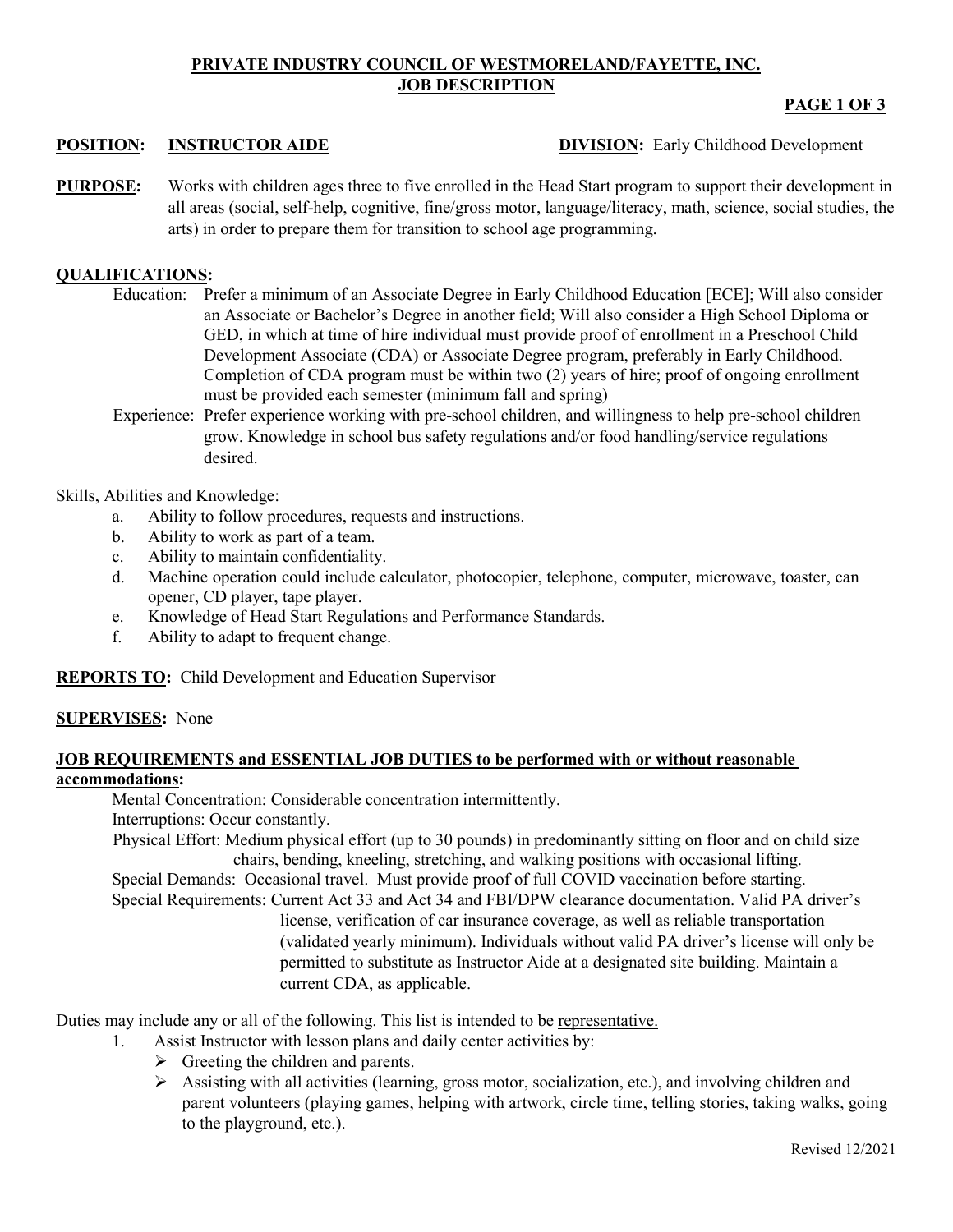# **INSTRUCTOR AIDE PAGE 2 OF 3**

3.

- Rotating puzzles, games, manipulatives, and other classroom materials.
- $\triangleright$  Promoting self-esteem through encouragement and by accepting individual differences.
- $\triangleright$  Being a positive and understanding role model.
- Solution 2. Complimenting and assisting with the daily routine as requested by Instructor.<br>2. Using the Facilities and Health/Safety Checklists as guides, contribute to a safe and
- 2. Using the Facilities and Health/Safety Checklists as guides, contribute to a safe and healthy classroom and program environment by:
	- $\triangleright$  Helping with health checks and brushing teeth daily.
	- $\triangleright$  Checking for and reporting any signs of possible contagious disease and suspected abuse or neglect according to program procedure.
	- $\triangleright$  Assisting children with toileting needs.
	- $\triangleright$  Restocking bathrooms with soap, paper, etc.
	- $\triangleright$  Administering First Aid/CPR when necessary.
	- $\triangleright$  Washing and disinfecting furniture, shelves, toys, etc.
	- $\triangleright$  Cleaning classroom.
	- $\triangleright$  Riding bus; receiving and delivering children and maintaining order.
	- $\triangleright$  Modeling positive mealtime behaviors and good eating habits.
	- $\triangleright$  Shopping for food items.
	- $\triangleright$  Organizing food cabinet.
	- $\blacktriangleright$  Helping prepare meals.
	- $\triangleright$  Calling in meal counts (when housed in a school district building).
	- $\triangleright$  Setting up and cleaning up/sanitizing kitchen and eating areas for meals.
	- Assist with parent engagement.
	- $\triangleright$  Greet parents as they enter the classroom.
	- $\triangleright$  Encourage parents to volunteer and delegate responsibilities to them.
	- $\triangleright$  Call parents during plan time to schedule volunteers and to discuss other topics as identified.
	- Communicate daily with Bus Driver to update child attendance and volunteer schedule.
- $\triangleright$  Assist with recruiting as requested.<br>4. Assist with the observations and asses
	- Assist with the observations and assessments of the children.
		- $\triangleright$  Write observations of children's actions for the purpose of assessing development.
		- $\triangleright$  Communicate with Instructor regarding observations.
		- $\triangleright$  Assist in planning for individual children based on observations.
- 5. Maintain daily/monthly paperwork and records as required by program procedures or when requested including:
	- $\triangleright$  Assisting with tracking/documentation forms (CACFP, Attendance, Child Sign in/out Sheet, Transportation Attendance Logs, Food Experience, Food Invoice, Family Contact Logs, Staff Sign In Sheets, etc.)
	- $\triangleright$  Filling out timesheets and travel vouchers.
	-
- $\triangleright$  Maintaining children's records and files.<br>6. Keeps supervisor informed of schedules, nee Keeps supervisor informed of schedules, needs, problems, ideas, and suggestions; and, seek help when necessary.
- 7. Attend training and staff meetings as scheduled and/or assigned.
- 08. Assist in program planning by: participating in committees and special meetings or surveys.
- 9. Work with children in planned activities designed to meet educational, social, and health needs and physical abilities of children.
- 10. Substitute for:
	- Other Instructor Aides when available and requested.
- $\triangleright$  Instructors in accordance with qualifications and as requested.<br>11. Performs other related work as required or requested.
- Performs other related work as required or requested.